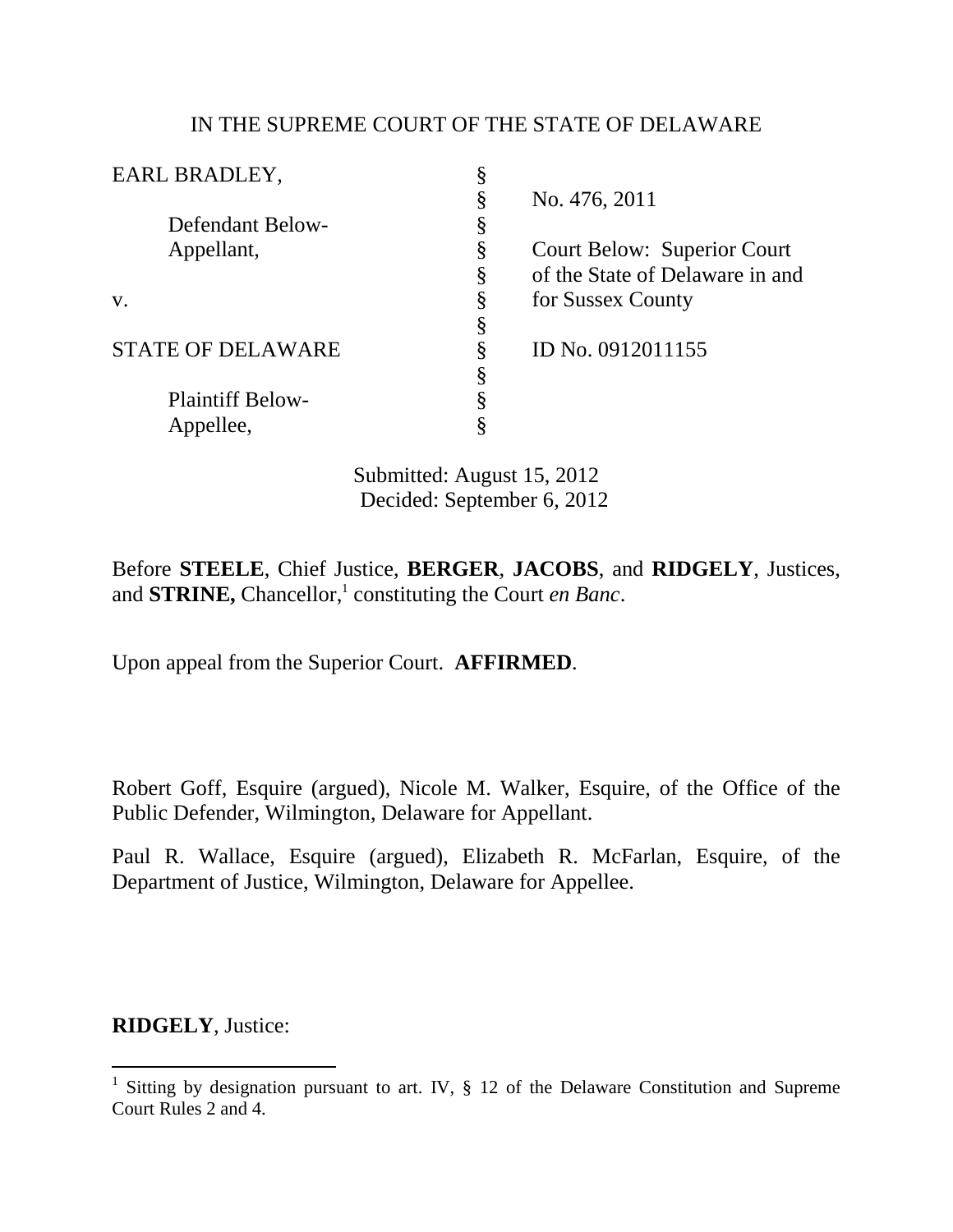Defendant-Appellant Earl Bradley, a former pediatrician, was found guilty of fourteen counts of Rape in the First Degree, five counts of Assault in the Second Degree, and five counts of Sexual Exploitation of a Child for acts of sexual and physical abuse committed against children.Bradley was sentenced to fourteen mandatory life sentences and 164 years at Level V imprisonment for these crimes.

At trial, the State presented video evidence of Bradley committing sexual assaults against children, almost all of whom were identified as his patients. Bradley made these videos himself. This evidence was collected during the execution of a search warrant at Bradley's medical practice, BayBees Pediatrics. The warrant authorized the search and seizure of paper and computer files, including medical files, relating to the treatment and care of certain patients who had reported improper touching and vaginal examinations by Bradley to their parents and the police. The warrant also authorized the search and seizure of video and photographs of the location of BayBees Pediatrics.

Bradley raises two claims in this appeal, both relating to the Superior Court's denial of his motion to suppress evidence seized during the execution of that warrant. Bradley argues that the warrant itself was defective because the affidavit in support of the search warrant application did not allege facts establishing probable cause that the patients' medical files would be found in a white outbuilding on the BayBees Pediatrics property, would be contained in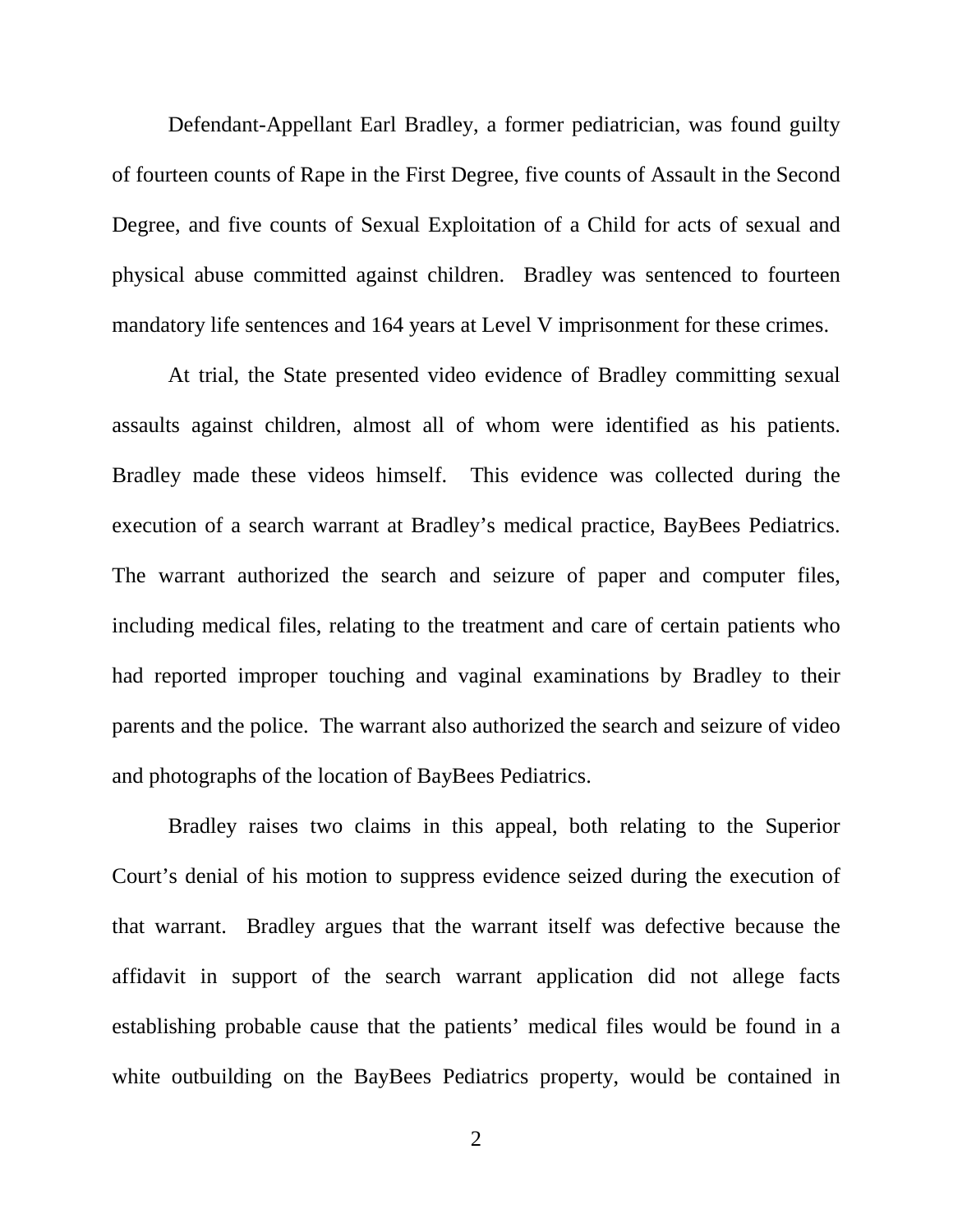digital format, or would relate to the crimes described in the search warrant application. Bradley also contends that the police exceeded the scope of the search warrant by proceeding with a general search to locate and seize evidence without probable cause.

We hold that the issuing judge had sufficient facts before him to make a practical, common-sense determination that evidence pertaining to the commission of a crime or crimes could be found in the patients' medical files, whether in paper or digital format. We also hold that it was objectively reasonable to conclude that Bradley used the white outbuilding identified in the warrant for medical examinations, and that patient files could be found there.

We further hold that the police acted reasonably in executing the warrant with respect to the evidence that was introduced at Bradley's trial. This was not a general, exploratory search prohibited by the United States and the Delaware Constitutions. The police properly searched the white outbuilding identified in the warrant and the main office building for patient "files," whether in digital or paper format. When a detective encountered a depiction of crimes potentially outside the warrant's scope, he immediately stopped his review and applied for another search warrant, which was issued before any further search was conducted. Accordingly, we conclude that Bradley's claims lack merit and affirm.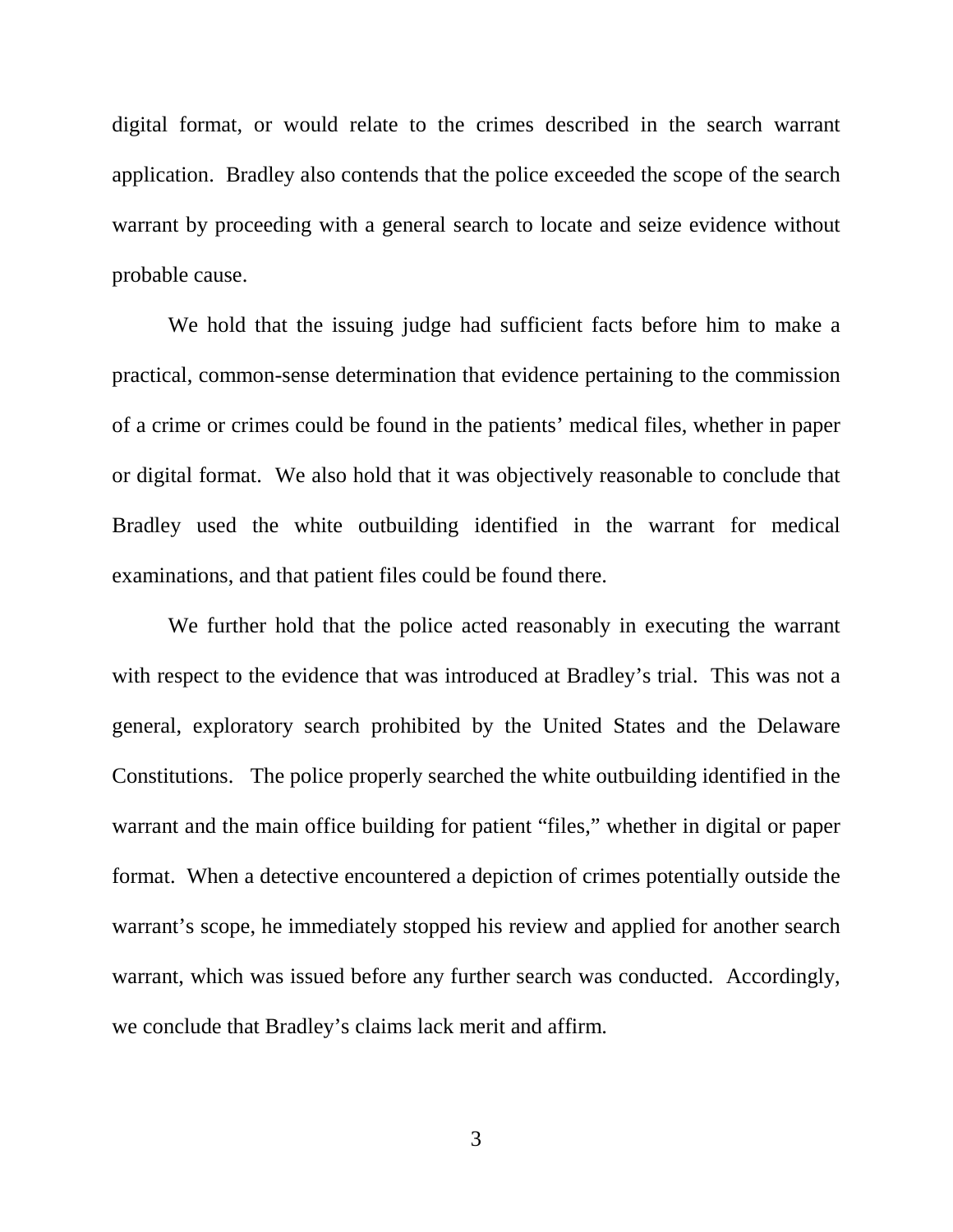#### *Facts and Procedural History*

 In December 2009, a mother informed a retired Delaware State Police detective of her young daughter's statement that Bradley, the child's pediatrician, had touched her vaginal area in the basement of his office during a routine medical visit. The retired detective informed Detective Thomas Elliott, who sat in on an interview of the child by the Child Advocacy Center. During the interview, the child repeated that Bradley had touched her in that manner.

The Delaware State Police had received prior complaints in 2008 concerning Bradley. Detective Elliott and another officer had sought a search warrant to search BayBees Pediatrics for evidence of child pornography, but that application was denied. One of the 2008 complaints involved a twelve-year-old female who visited Bradley regarding a sore throat and possible pink eye. Bradley conducted a full vaginal examination on her for several minutes. When the girl left, she started crying and told her mother that she felt dirty about the incident. Another case involved a six-year-old girl who visited Bradley for Attention Deficit Disorder. Bradley had the child take her clothes off, and attempted to perform a vaginal examination on her. Finally, a seven-year-old girl visited Bradley for excessive urination. He performed two vaginal examinations on her, with the girl draped so that her mother could not see what was occurring. Detective Elliott also learned of a 2005 investigation into Bradley's conduct by the Milford Police Department.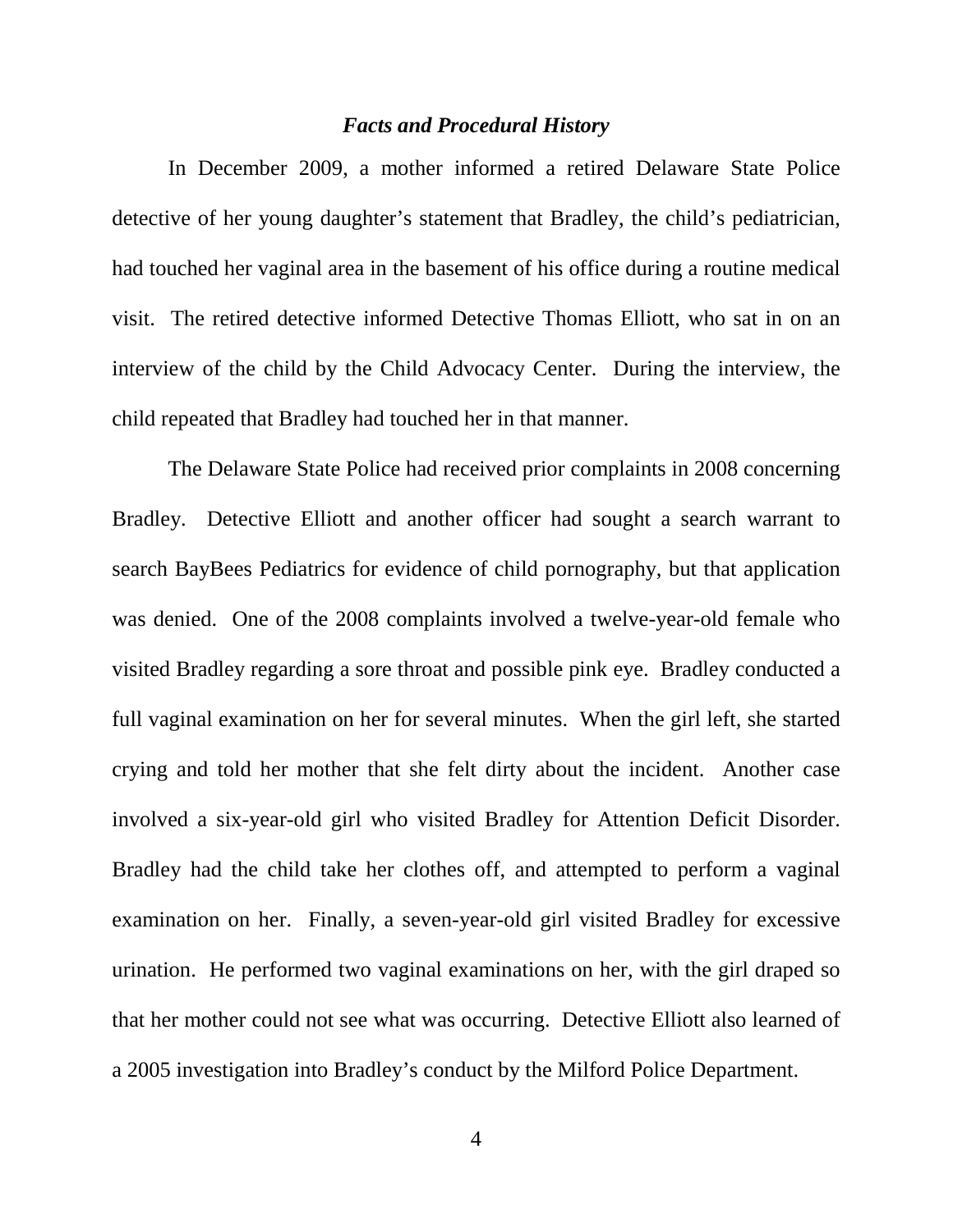Based on the prior complaints against Bradley, the December 2009 complaint, and additional investigation, police applied for a new search warrant from the Superior Court. This December 15, 2009 search warrant application stated, in relevant part:

### ITEMS TO BE SEARCHED FOR AND SEIZED

- 1. Files to include medical files relating to the treatment and care of listed children, to include paper files, as well as computer files in regards to Child 1, 2, 3, 4, 5, 6, 7, and 8 and any other alleged Victims that come forward from the time the search warrant is signed, until it is executed.
- 2. Video and photographs of the below listed location.

SPECIFIC DESCRIPTION OF PREMISES AND / OR PLACE(S) AND / OR VEHICLE (S) AND / OR PERSON (S) TO BE SEARCHED:

A two story residence style building, white in color, located at 18259 Coastal Highway, Lewes, DE. 19958. There is a yellow Volk[s]wagon, with BayBees Pediatrics displayed on the car. There are signs at the front of the building that display "BayBees Pediatrics["] and ["]Earl B. Bradley["] on the signs.

NAME OF OWNER(S), OCCUPANT(S) OR POSSESSOR(S) OF PREMISES AND/OR PLACE(S) AND/OR VEHICLE(S) AND/OR PERSON(S) TO BE SEARCHED:

Earl B. Bradley (DOB - 05/10/53), a white male. BayBees Pediatrics, 18259 Coastal Highway, to include a white outbuilding, located on the property.

In the supporting affidavit of probable cause, Detective Elliott described

reports of inappropriate touching and examinations of eight girls between the ages

of approximately three years old and twelve years old. The reports included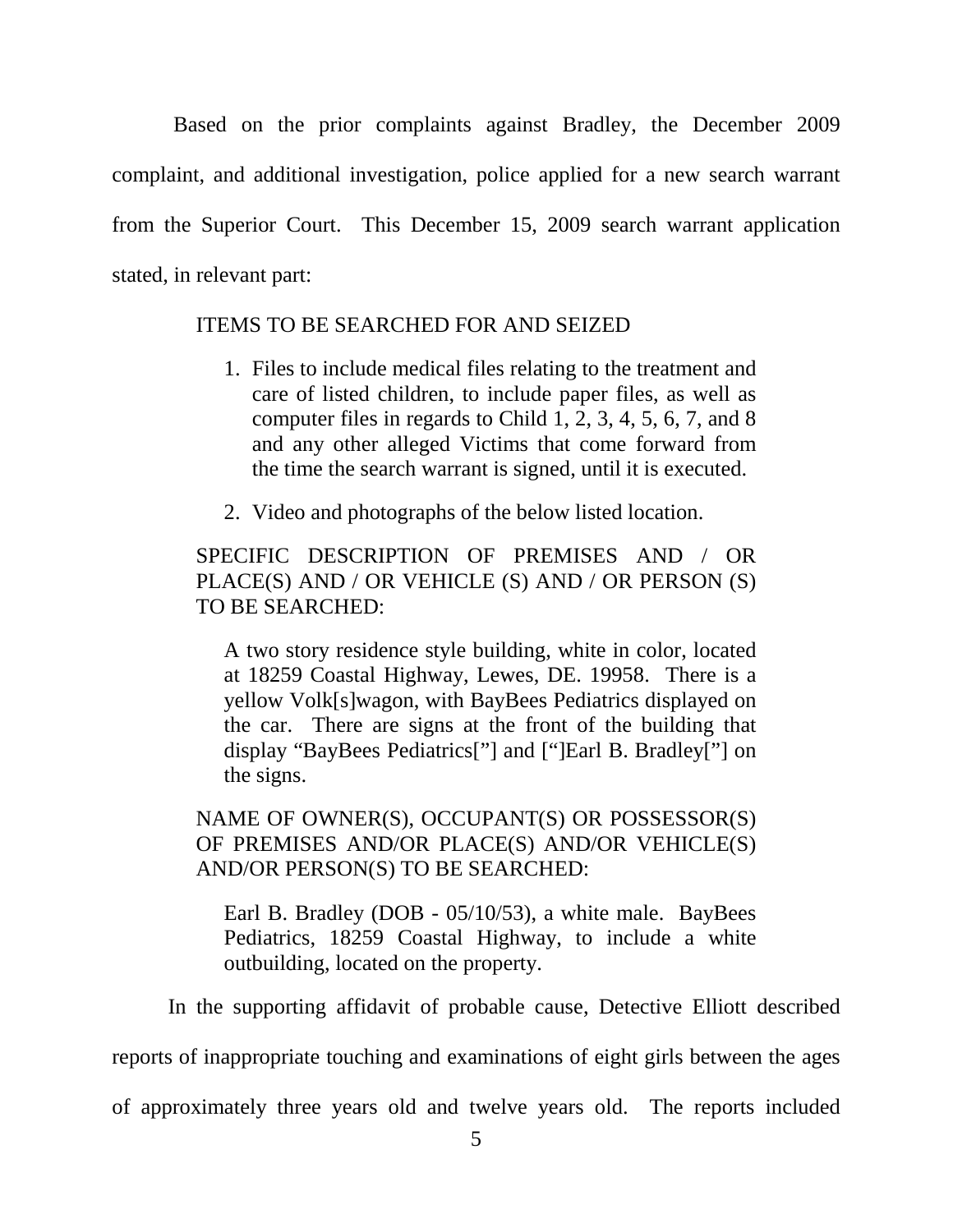statements that Bradley kissed patients on the mouth, touched their vaginal areas without apparent medical reason, or carried them around the office excessively. The affidavit also included accounts from former colleagues of Bradley that patients had transferred from Bradley to them because Bradley conducted inappropriate vaginal examinations, separated children from their parents for long periods of time, or forced children to undress.

The affidavit also recounted a statement from a former employee that Bradley had installed surveillance cameras throughout his current office, and that Bradley could access those cameras from his home. According to a former colleague, Bradley took digital pictures of patients and manipulated the pictures on his computer.

In describing the patient complaints, the affidavit referred to the main building and to an "outbuilding" behind Bradley's office:

> During an interview with the father of the child he advised when he was at the office on 10/28/09, he observed Dr. Bradley carrying a patient to an outbuilding located behind the office.

Detective Elliott represented that he had corroborated the address of the BayBees Pediatrics, and the existence of an outbuilding on the property. The affidavit stated:

> The office also has an outbuilding, which affiant has learned is utilized by Dr. Bradley. Dr. Bradley takes his patients into the outbuilding as well as the basement of his office.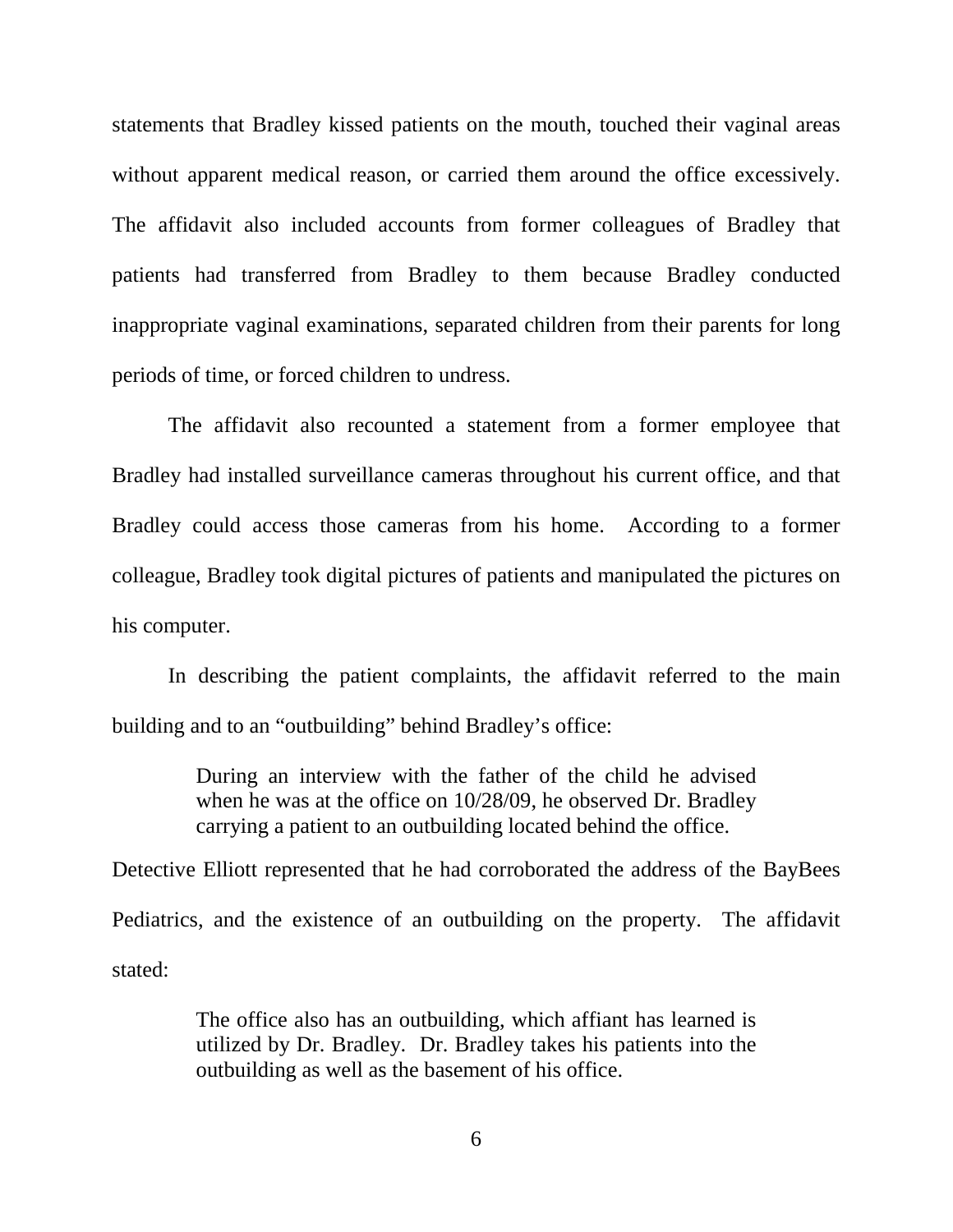\* \* \*

Your Affiant has shown that there is information that Dr. Bradley has installed video recording devices throughout his office which not only are accessible by Dr. Bradley at his office but that Dr. Bradley has also configured the material recorded to be accessed at his home with the use of his home computer. Your Affiant has also shown information that Dr. Bradley uses his personal computer in the Doctor's office and at home, takes digital photographs of patients and manipulates them on the computer. . . . Your affiant believes that evidence may be found on Dr. Bradley's computers and/or digital recording equipment that will be able to corroborate statements made by witnesses, help in identification of other victim[s] in the search warrant. Your affiant also has knowledge that doctors use computers to store patient records and details of patients['] visits to the doctor.

Finally, in its request to search and seize computers electronic storage devices, the affidavit stated: "[a] suspect may try to conceal criminal evidence, he or she might store it in random order with deceptive file names. This may require searching authorities to examine all stored data to determine which particular files are evidence or instrumentalities of crime."

 Police executed the search warrant on the morning of December 16, 2009. When the police arrived at BayBees Pediatrics, they discovered that the property contained four buildings, not two as previously believed. The four buildings consisted of: a main building for the medical practice ("Building A"); a white outbuilding ("Building B"); a white garage ("Building C") and a tan shed ("Building D"). Detective Elliott later testified at the suppression hearing that, in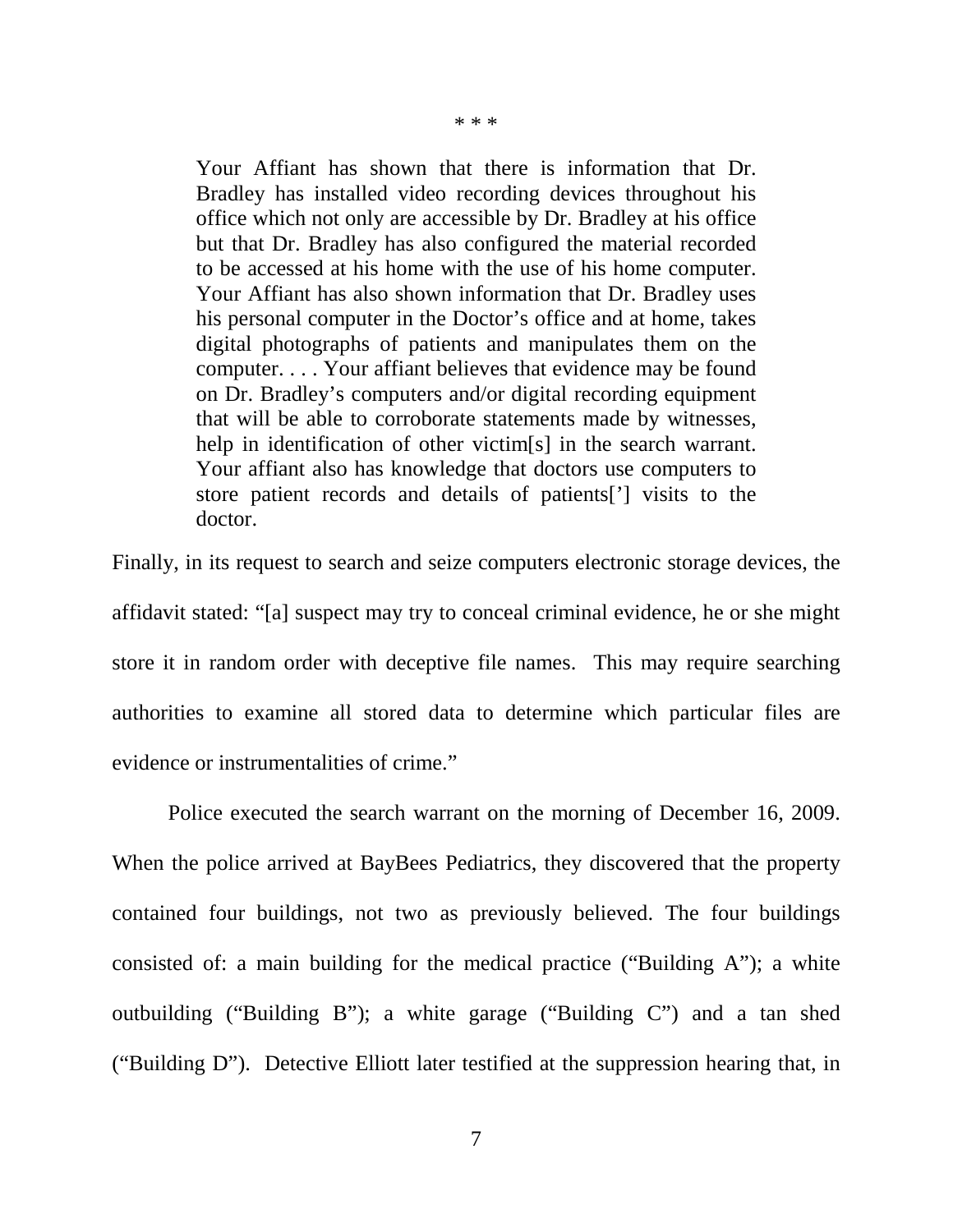preparing the search warrant application, he had driven by on Route 1 and had only observed Building A and a "large white building towards the rear of the property," later determined to be Building B.

 When Detective Elliott and his superiors observed the additional buildings on the day of the search, they called a Deputy Attorney General and asked for assistance. The Deputy Attorney General told them that she was on her way to the scene. By the time she arrived, however, the search was already under way. The police had concluded, without awaiting further advice from the Deputy Attorney General, that the warrant applied to all the buildings on the BayBees Pediatrics property.

Police officers entered Building A and found a video camera on the exam table of the first patient examination room on the right as they entered. The police also found and collected a digital camera from the office area behind the reception room. That camera was sitting on top of paper files. A video camera was also collected from a shelf in the basement of Building A. Police turned the cameras over to the High Tech Crime Unit for analysis without inspecting any data on them. Police recovered paper files for seven of the eight victims listed in the search warrant from Building A, except for the victim who had been linked to the 2005 investigation by Milford police.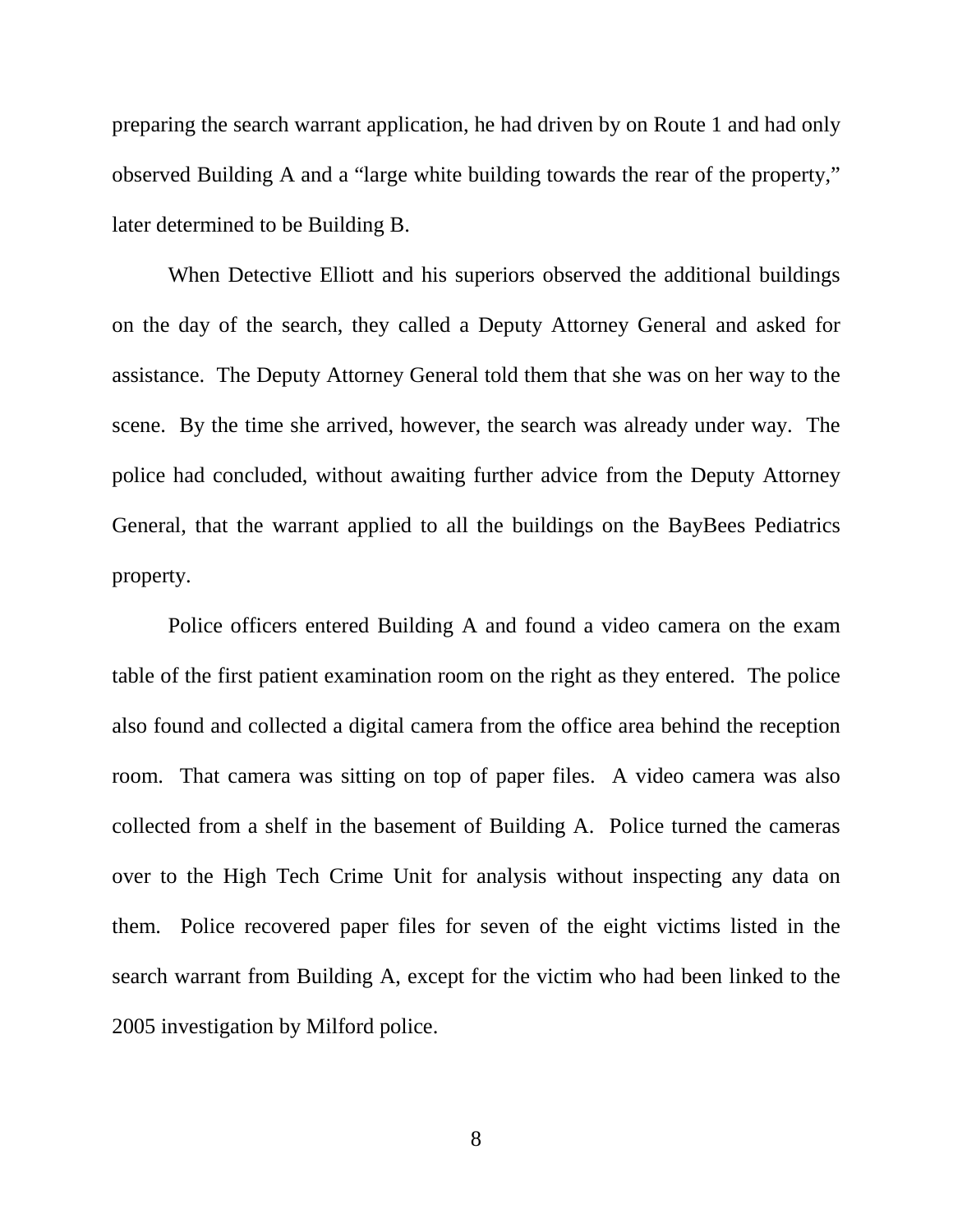Police officers also entered Building B, which contained an office area with a desk and shelving. They recovered numerous digital recording and storage devices from this building, including: five thumb drives from the top of the door frame; two digital hand-held recorders from the shelving and floor by the desk; six other thumb drives and three larger forms of removable media from the desk area; a 2G SanDisk card from a white envelope on a shelving unit; a SanDisk Cruiser thumb drive and Sony Handycam from the dresser; a Sony Net Share camera by the doors; a DVD; and two pen cameras, approximately four to five inches long. Police officers also found a Dell Dimension computer sitting on the desk, with a HP 4G thumb drive in the USB port. They recovered that thumb drive as well as a Sony HD webcam located next to the computer.

Police officers did not seize any evidence from Building C. Police officers entered Building D, the tan shed, and seized a total of thirty-four memory cards, a DVD, a thumb drive, and a desktop computer.

On December 17, 2009, Detective James Spillan began analyzing the digital evidence seized during the search. He first examined the 4G thumb drive that was connected to the Dell computer on Bradley's desk in Building B. The thumb drive contained seven deleted files. The first file that Detective Spillan encountered indicated a date of September 30, 2009 and had a mpg extension, typically indicating a video file. He opened the file and saw a video of Bradley in Building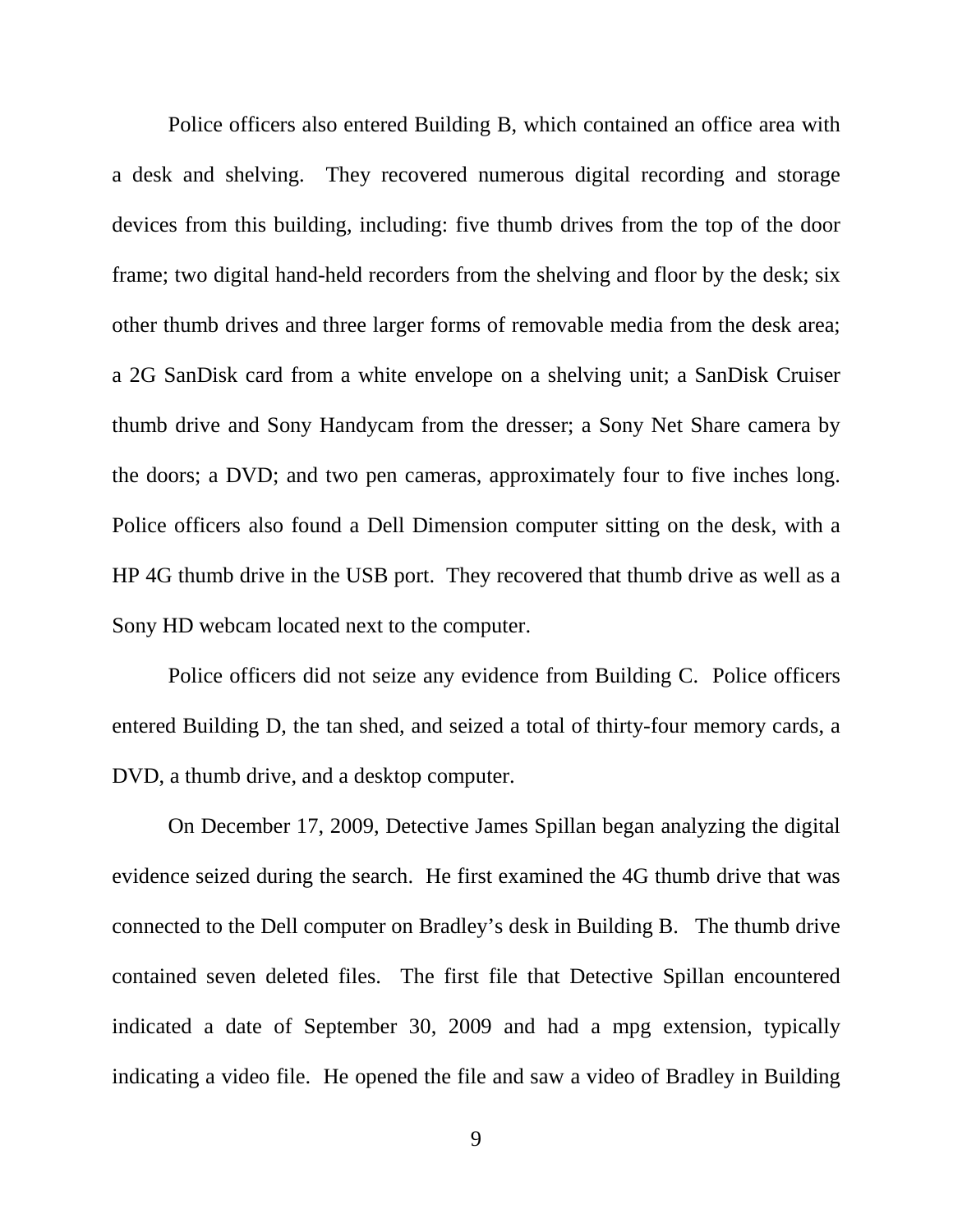B with a female child approximately three years old. The child appeared upset or in distress, and was crying for her mother. The video showed Bradley pointing the child toward the camera and reaching to remove the child's diaper. At this point, Detective Spillan stopped watching the video, removed the thumb drive from his computer, and reapplied for a new search warrant. He did not review any other material seized. Based on his training, he believed that the video was evidence of sexual exploitation or child pornography. In the new search warrant application, Detective Spillan requested permission to search all of the digital media retrieved the prior day for evidence of these additional crimes. The Superior Court approved the subsequent search warrant application, and the police executed those warrants.

Bradley was arrested the same day that the initial search warrant was executed. He was later indicted on multiple counts of Rape in the First Degree, Assault in the Second Degree, and Sexual Exploitation of a Child, along with other charges. Bradley moved to suppress evidence seized pursuant to the searches conducted on December 16 and December 17. After a two-day evidentiary hearing and briefing by the parties, the Superior Court denied the motion in a forty-threepage written opinion.

Thereafter, Bradley waived his right to a jury trial, and the parties proceeded to a bench trial based on an amended superseding indictment.The State presented videotape evidence of the sexual offenses. The average age of the victims was only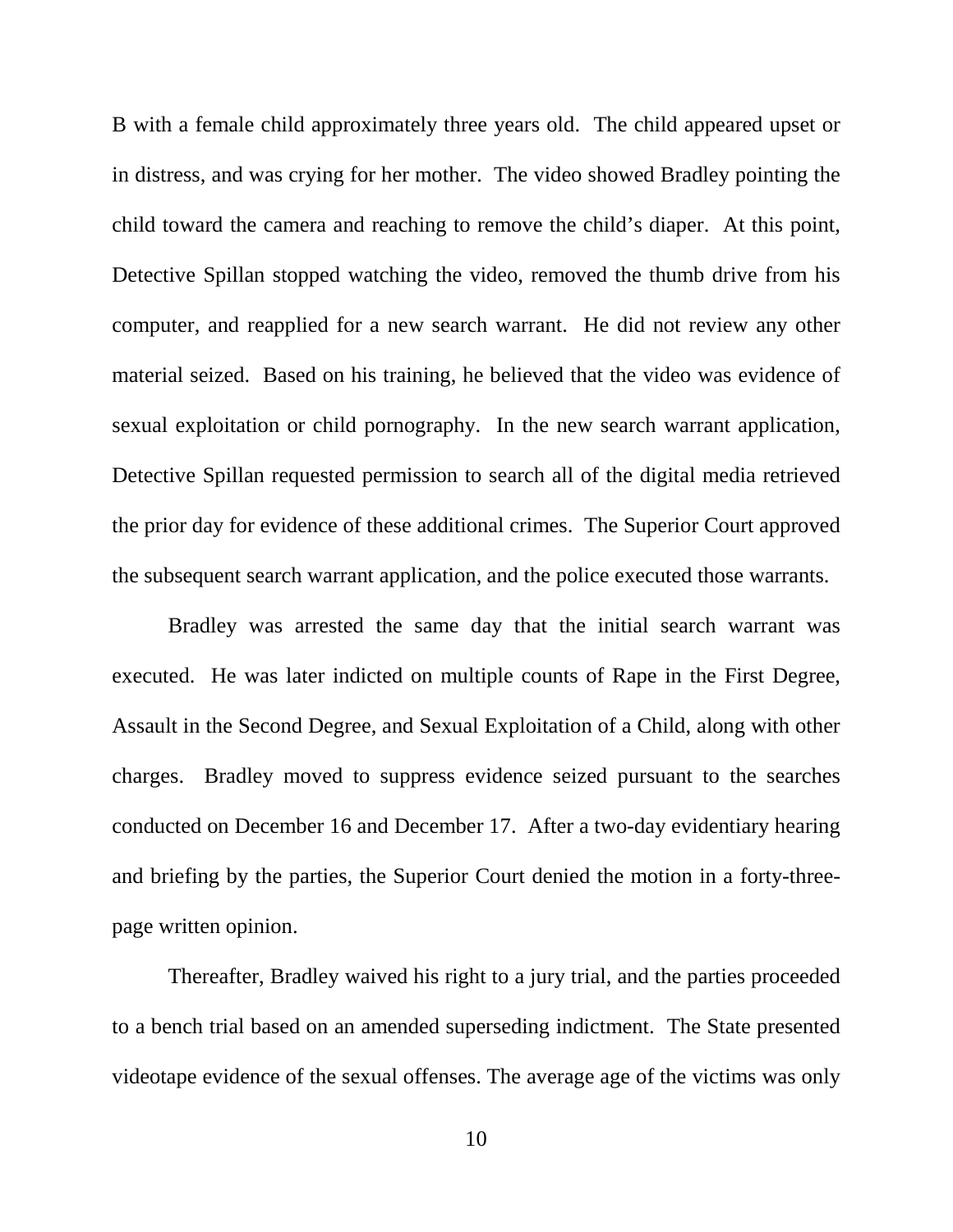three years old. Some of the videos depicted Bradley carrying young children down to the basement below Building A. He would pull the girl's underwear down and film her vagina or buttocks. The videos depicted him fondling or kissing girls, and occasionally depicted him attempting to perform cunnilingus on them. In other cases, Bradley used a hidden pen camera to film a girl's vagina in the examination room, under a drape, as he performed a vaginal examination.Some of the videos depicted violent, forcible rapes of young children in Building B. These child victims generally were toddler-aged.

The trial judge found Bradley guilty of all crimes charged in the amended superseding indictment. He was sentenced to fourteen mandatory life sentences and 164 years at Level V imprisonment. This appeal followed.

### *Analysis*

Under the United States and the Delaware Constitutions, "a search warrant may be issued only upon a showing of probable cause."<sup>2</sup> To determine whether probable cause exists, Delaware courts follow the totality of the circumstances test set forth by the United States Supreme Court in *Illinois v. Gates*. 3 Within its four corners, "[t]he affidavit in support of a search warrant must set forth facts adequate for a judicial officer to form a reasonable belief that an offense has been committed

-

<sup>2</sup> U.S. Const. amend. IV; Del. Const. art. 1, § 6; *Fink v. State*, 817 A.2d 781, 786 (Del. 2003).

<sup>3</sup> *Sisson v. State,* 903 A.2d 288, 296 (Del. 2006); *Fink*, 817 A.2d at 787; *Gardner v. State*, 567 A.2d 404, 409 (Del. 1989).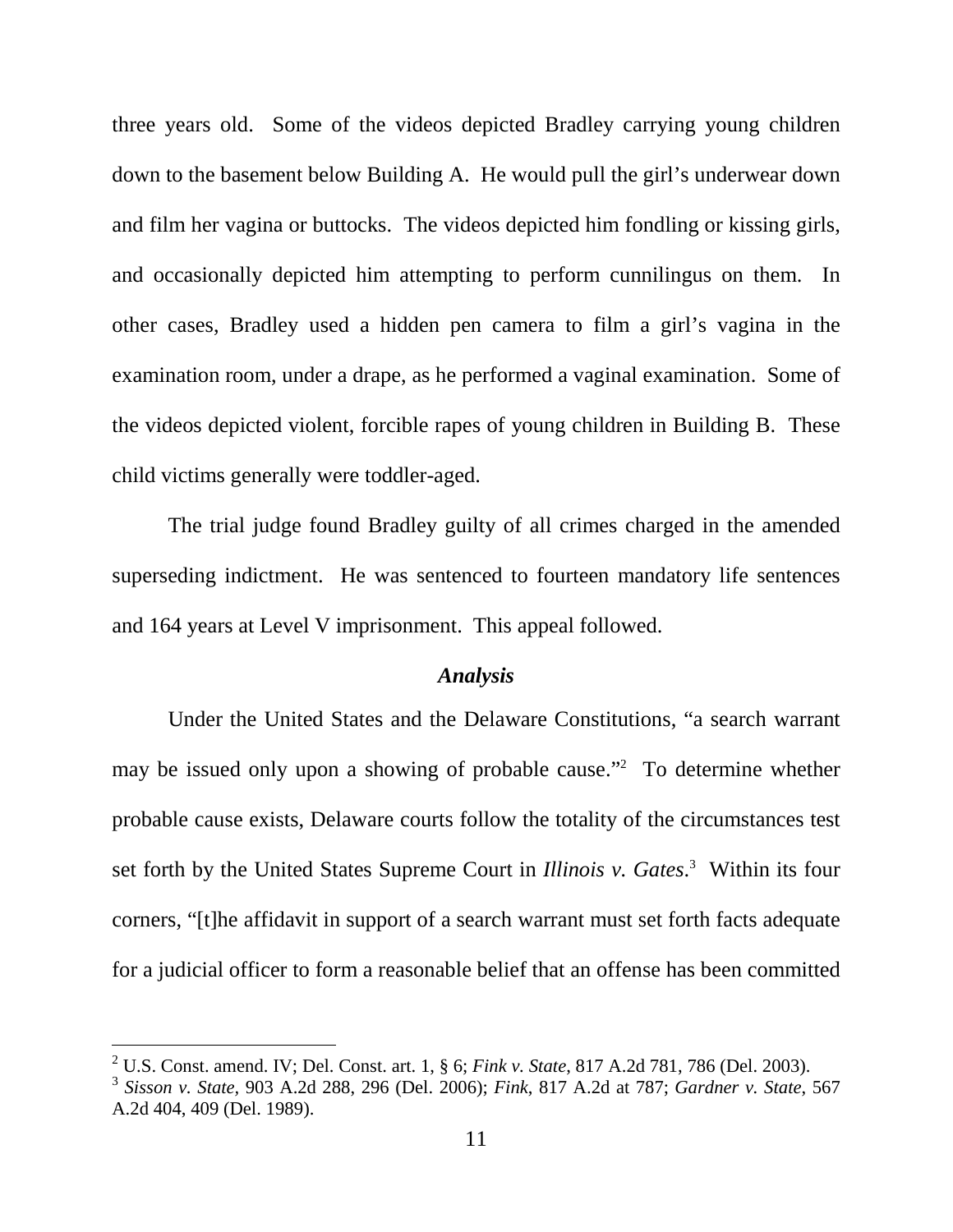and that seizable property would be found in a particular place."<sup>4</sup> As the United States Supreme Court stated in *Gates*:

> The task of the issuing magistrate is simply to make a practical, common-sense decision whether, given all the circumstances set forth in the affidavit before him, including the 'veracity' and 'basis of knowledge' of persons supplying hearsay information, there is a fair probability that contraband or evidence of a crime will be found in a particular place.<sup>5</sup>

In making this decision, the judicial officer "may draw reasonable inferences from the factual allegations in the affidavit."<sup>6</sup>

# *The Warrant Alleged Sufficient Facts to Support a Search*

 Bradley contends that the search warrant was defective because it failed to allege sufficient facts for the reviewing judge to conclude that patient medical files could be found in a "white outbuilding" now known as Building B. Bradley also contends that there was insufficient basis to believe that patient files would contain information relevant to the crimes alleged in the affidavit, or be kept in electronic format. Bradley argues that the warrant failed to provide any factual basis for believing that files were hidden. Therefore, the search warrant authorized only a search for patient files "where they would usually be kept." We conclude, for the reasons that follow, that these claims are meritless.

 4 *LeGrande v. State*, 947 A.2d 1103, 1107–08 (Del. 2008); *Fink*, 817 A.2d at 787.

<sup>5</sup> *Illinois v. Gates*, 462 U.S. 213, 238 (1983).

<sup>6</sup> *Sisson*, 903 A.2d at 296.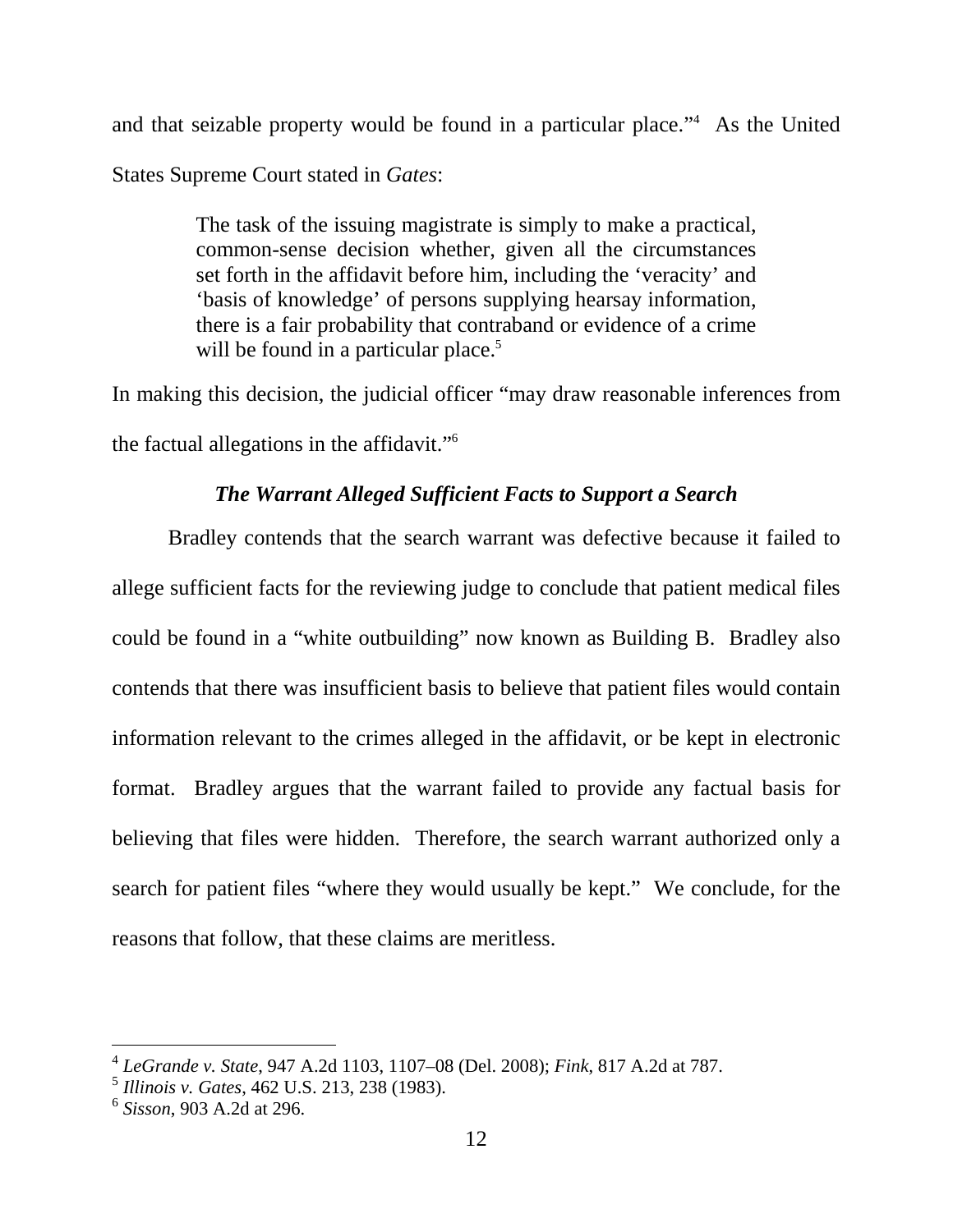Bradley contends that affidavit failed to provide a sufficient basis to conclude that Bradley kept his patient files in the "white outbuilding" referenced in the search warrant. But, the affidavit clearly stated that Bradley used a white outbuilding on the premises, and that on at least one occasion a father had seen Bradley carry a patient to the outbuilding. The affidavit described other witnesses and complainants having stated that Bradley carried his patients around the office during their medical appointments. The father's statement provided a reasonable basis to infer that Bradley carried patients to the outbuilding for medical examinations. Given this use and the proximity of the outbuilding to the main practice room, it also was reasonable to infer that Bradley used the space for medical examinations or office work. As the Superior Court found:

> The Court which issued the warrant was required to assume that the doctor would have had a legitimate medical reason for taking the child to that location. And it also follows that if a patient is taken to an outbuilding to perform a medical procedure, there may be records of what occurred at that location. In other words, until they discovered otherwise, the fair assumption would be that there was a medically based rationale for the actions of Dr. Bradley. It therefore follows that there is a reasonable basis to find that outbuilding B may hold medical files that would be related to the treatment of his patients and the warrant appropriately authorized the search for files at that location.<sup>7</sup>

We find no error in this analysis. The affidavit of probable cause supported a reasonable inference that patient files, whether documentary or photographic,

 7 *State v. Bradley*, 2011 WL 1459177, at \*8 (Del. Super. Apr. 13, 2011).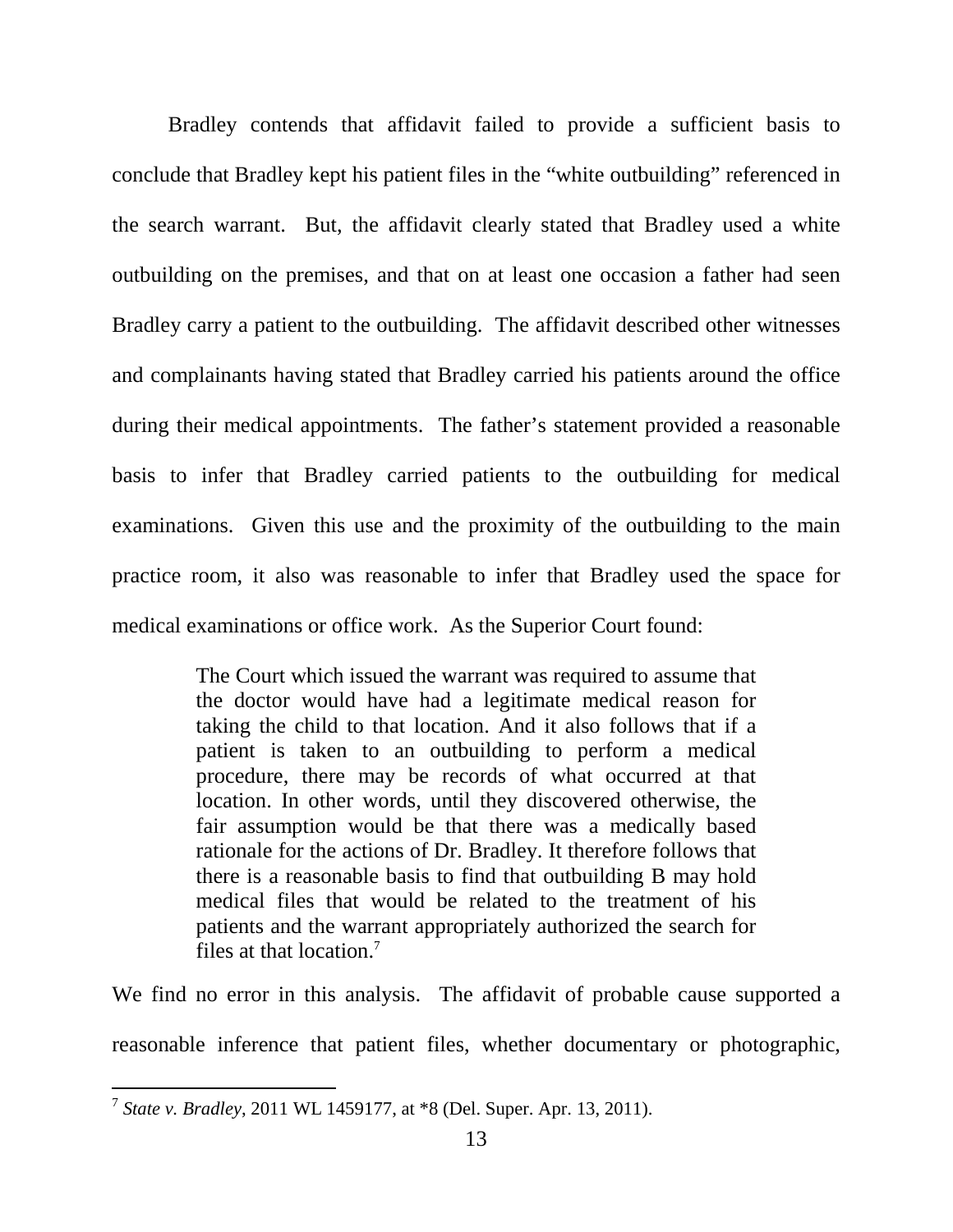could be found in the outbuilding, along with other evidence of patient treatment. For the reasons discussed below, this evidence was directly relevant to the patient complaints described in the affidavit.

Bradley also argues that the affidavit of probable cause fails to establish a link between the patient files to be searched and the allegations of inappropriate examinations. We disagree. The affidavit is replete with information that the complainants received vaginal examinations during routine medical visits. It is common sense to infer that a patient's medical file would be relevant in determining whether the vaginal examinations were part of an appropriate course of treatment, or whether instead they were a guise for improper sexual contact. Patient medical files also could corroborate or contradict the timeline provided by the complainants. As the Superior Court reasoned, "[t]he patient's file would demonstrate (a) whether the child was at the doctor's office in the time frame suggested, (b) what was the reason for the visit and (c) whether there was documentation in the file to support a medically appropriate reason for the conduct described by the child."<sup>8</sup> The Superior Court properly concluded that the information provided in the four corners of the affidavit and the reasonable inferences to be drawn therefrom supported a search of patient files for information relating to the alleged crimes.

 $\frac{8}{6}$ *Id.* at \*9.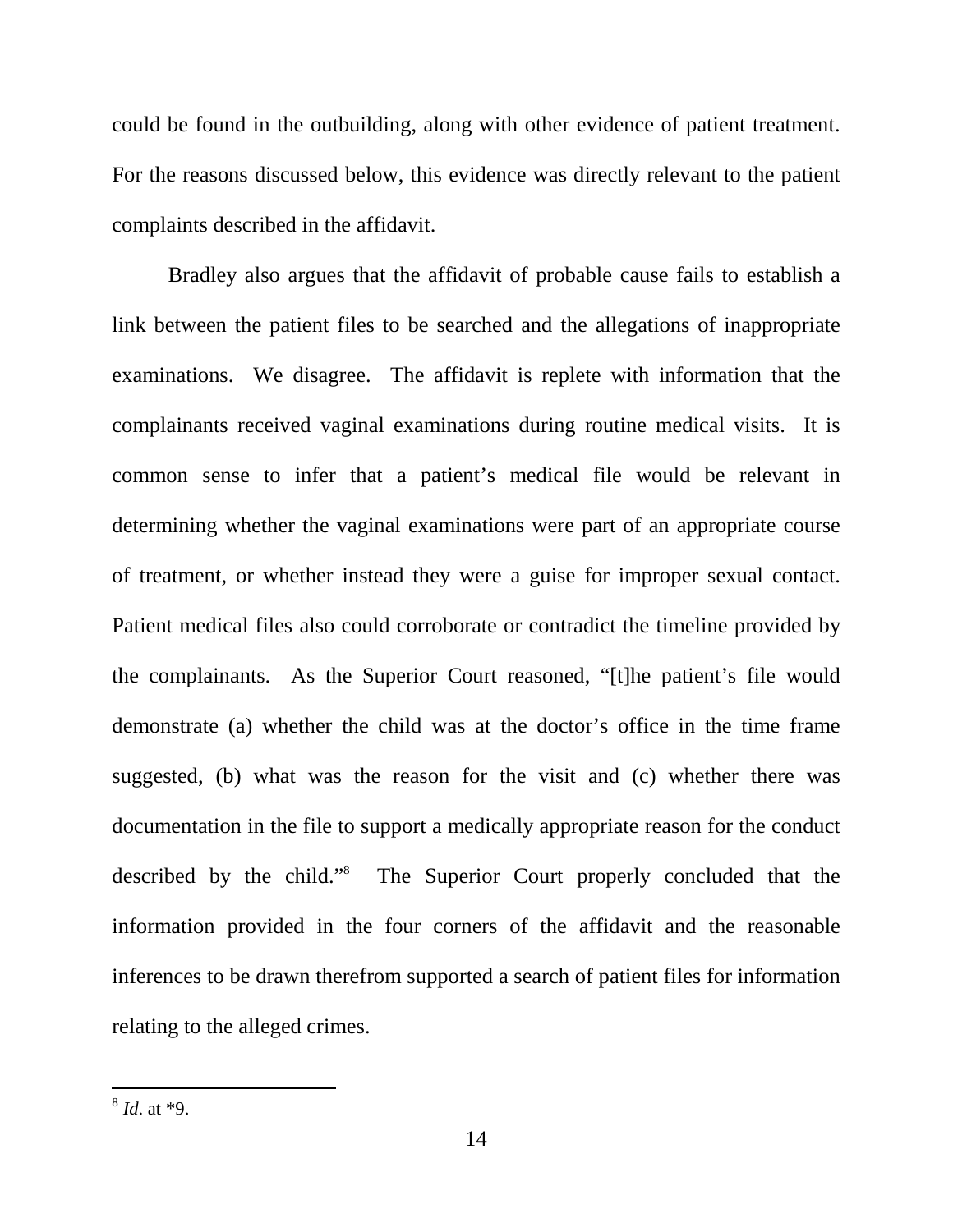Bradley next challenges the warrant for failing to explicitly state that Bradley kept patient files in electronic format. Again, it is common sense to infer that in the year 2009 a medical practice would keep at least some patient records in electronic format. Moreover, the affidavit expressly stated that Bradley installed video recording devices throughout his office, took digital pictures of his patients, and manipulated those digital pictures on his computer. The affidavit also sets forth the affiant's knowledge that "doctors use computers to store patient records and details of the patients['] visits to the doctor."

A digital image of a patient is properly understood as a medical file relevant to determining whether the vaginal examinations and other conduct described by the complainants were part of appropriate medical treatment.Digital pictures and videos could also corroborate whether a child was treated at Bradley's office around the time that the alleged crimes occurred.The circumstances set forth in the affidavit provided sufficient facts to believe that evidence of the crimes could be found in electronic medical files. The Superior Court did not err in holding that the affidavit provided probable cause for the search.

### *The Police Did Not Exceed the Scope of the Warrant*

Bradley next contends that the police exceeded the scope of the warrant by searching all four buildings on the BayBees Pediatrics property and by seizing all of the computers and electronic devices they found. Bradley argues that the police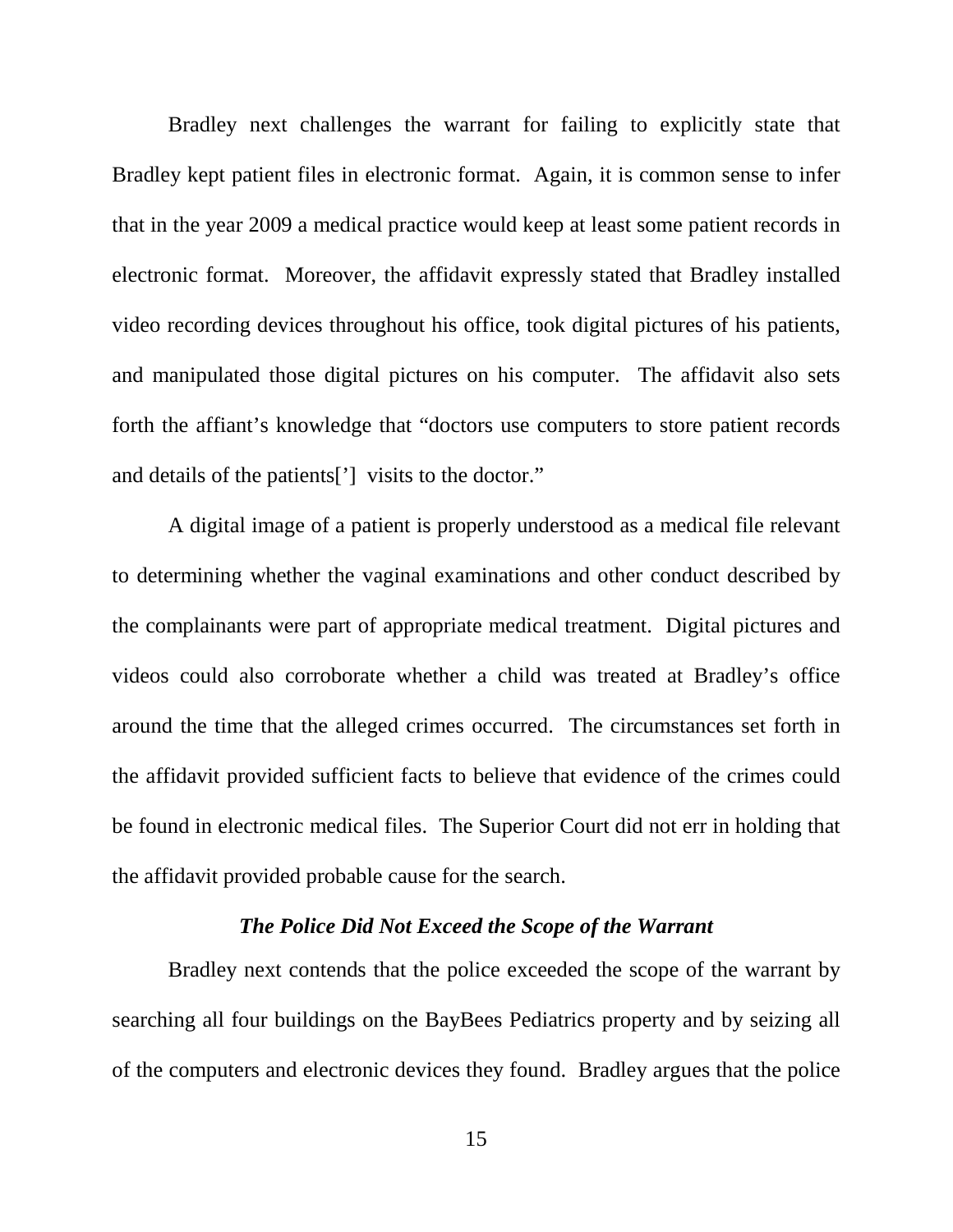used the search warrant as a pretext to engage in a general, exploratory search for evidence of child pornography—a crime alleged in the denied 2008 search warrant but not in the 2009 search warrant.

We review an alleged constitutional violation *de novo*.<sup>9</sup> When reviewing the denial of a motion to suppress, we also review the Superior Court's legal conclusions *de novo.*<sup>10</sup> We review the Superior Court's factual findings to determine "whether there was sufficient evidence to support the findings and whether those findings were clearly erroneous."<sup>11</sup>

When conducting a search pursuant to a warrant, the police generally may not exceed the scope of that warrant.<sup>12</sup> "By limiting the authorization to search to the specific areas and things for which there is probable cause to search, the requirement ensures that the search will be carefully tailored to its justifications, and will not take on the character of the wide-ranging exploratory searches the Framers intended to prohibit."<sup>13</sup> If police search areas or things outside of the warrant's scope, the improperly seized evidence may be suppressed.<sup>14</sup> Delaware does not recognize a good faith exception to the exclusionary rule.<sup>15</sup>

 9 *Swan v. State*, 28 A.3d 362, 382 (Del. 2011); *LeGrande*, 947 A.2d at 1107.

<sup>10</sup> *Lopez-Vazquez v. State*, 956 A.2d 1280, 1284–85 (Del. 2008).

 $11$  *Id.* at 1285.

<sup>12</sup> *Marron v. U.S.*, 275 U.S. 192, 196 (1927); *see Cooke v. State*, 977 A.2d 803, 854 (Del. 2009).

<sup>13</sup> *Maryland v. Garrison*, 480 U.S. 79, 84, (1987).

<sup>14</sup> *See id*. at 84–85; *Cooke*, 977 A.2d at 854 ("As a general rule, police are precluded from seizing articles that are not specifically described in the search warrant.").

<sup>15</sup> *Dorsey v. State*, 761 A.2d 807 (Del. 2000).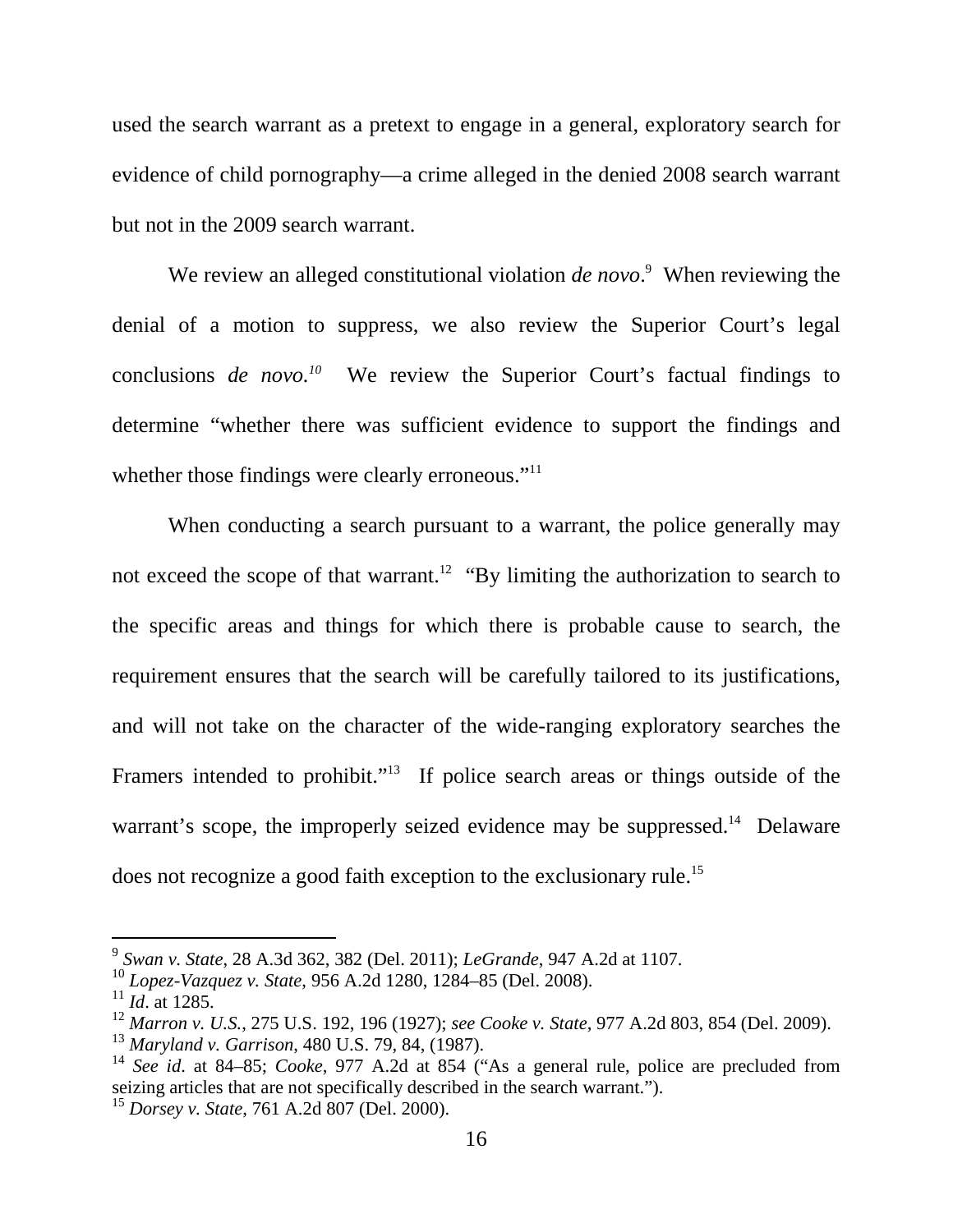Bradley claims that police officers exceeded the scope of their authority when they searched Building B. Bradley argues that the warrant only authorized the search of two buildings—the main office building and a "white outbuilding" and that the search of all four buildings demonstrates a general exploratory search unconfined by the language of the affidavit.

The search warrant listed the "place" to be searched as "BayBees Pediatrics, 18259 Coastal Highway, to include a white outbuilding, located on the property." Thus, the warrant did not expressly limit the search to any particular building(s) on the property. Moreover, "we must judge the constitutionality of [police officers'] conduct in light of the information available to them at the time they acted."<sup>16</sup> Under the circumstances, it was reasonable for the police officers executing the warrant to conclude that Building B was the white outbuilding. Building B was a separate building on the BayBees Pediatrics property with three white sides and a white entrance. Detective Elliott testified that, when drafting the search warrant, he observed only Buildings A and B. He testified that any additional structures had appeared to be attached to Building A. Detective Elliott also led the execution of the warrant, including the search of Building B. The police officers searched Building B, which was in fact the outbuilding referred to in the affidavit.

-

<sup>16</sup> *Garrison*, 480 U.S. at 85.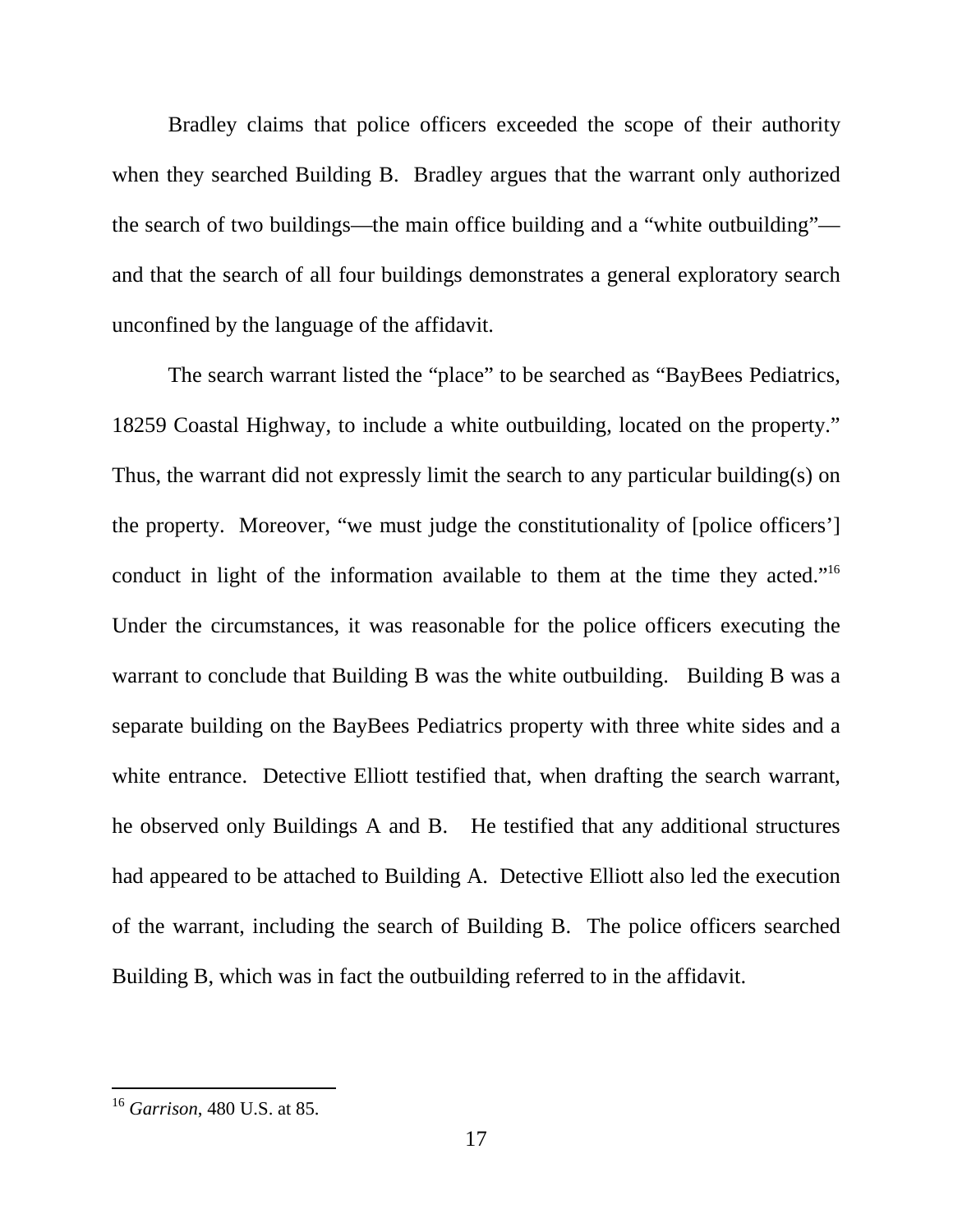The Superior Court found as fact that the police officers reasonably concluded that Building B was the white outbuilding referred to in the warrant, and that Building B was in fact the outbuilding that Detective Elliott attempted to describe in the warrant. The Superior Court's findings are supported by the record and are not clearly erroneous.

Bradley's challenge to the search of Building B is the most vociferous precisely because it is where the key evidence used at his trial was found, which are the video recordings Bradley compiled of his appointments with his patients and that were found in the office Bradley himself personally used. But the police's testimony that Building B was the outbuilding described in the warrant, used in Bradley's practice, and subject to being searched was supported, rather than undercut, by the undisputed fact that Building B was the building on the premises in which Bradley maintained his own personal working space—*i.e.*, the Doctor's own office. As noted, the affidavit in support of the warrant specifically indicated that Bradley had installed surveillance and other video recording equipment that enabled him to work with images of patients taken in other rooms at "his office" and that he "uses his personal computer in the Doctor's office." Not only that, the affidavit made clear that the outbuilding was "utilized by Dr. Bradley," which is consistent with it being the site of his personal office space at the practice. Thus, central to the search authorized by the warrant was an examination of Bradley's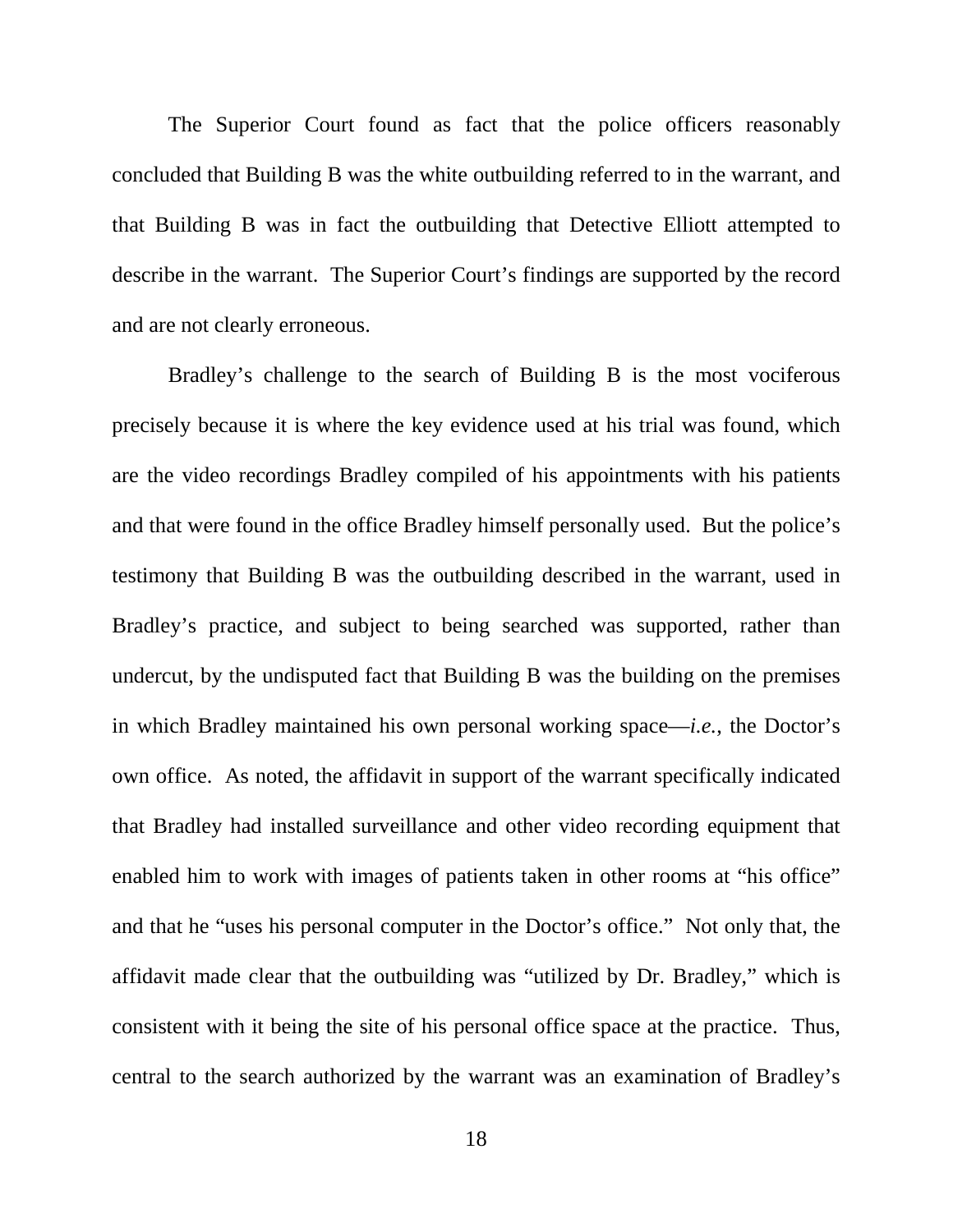own work space at the practice for files, including video or computer files, "relating to the treatment and care of" certain patients. Building B was where that work space was located. Put in plain terms, the warrant clearly authorized the search of the Doctor's office and thus Building B.

Bradley also challenges the search of Buildings C and D. Any defect in the search of Buildings C or D is immaterial to this appeal, because no evidence collected from these buildings was introduced at Bradley's trial. If the evidence was not used to locate additional evidence or introduced at trial to establish Bradley's guilt, there can be no prejudice to Bradley from the alleged seizure of material outside the scope of the warrant. Any improper seizure from Buildings C and D would not affect the admissibility of evidence properly seized from the other buildings. $17$ Because any defect in the search of Buildings C and D was immaterial, we need not reach the question of whether the evidence would have been admitted under the inevitable discovery doctrine or the independent source doctrine.

Bradley next argues that police exceeded the permissible bounds of the warrant when they seized all of the computers, digital storage devices, and

 $\overline{a}$ 

<sup>17</sup> *See United States v. Hamilton*, 931 F.3d 1046, 1053–54 (5th Cir. 1991) ("[U]nder the 'severability' doctrine, items that are illegally seized during the execution of a valid warrant do not affect the admissibility of evidence legally obtained while executing the warrant.").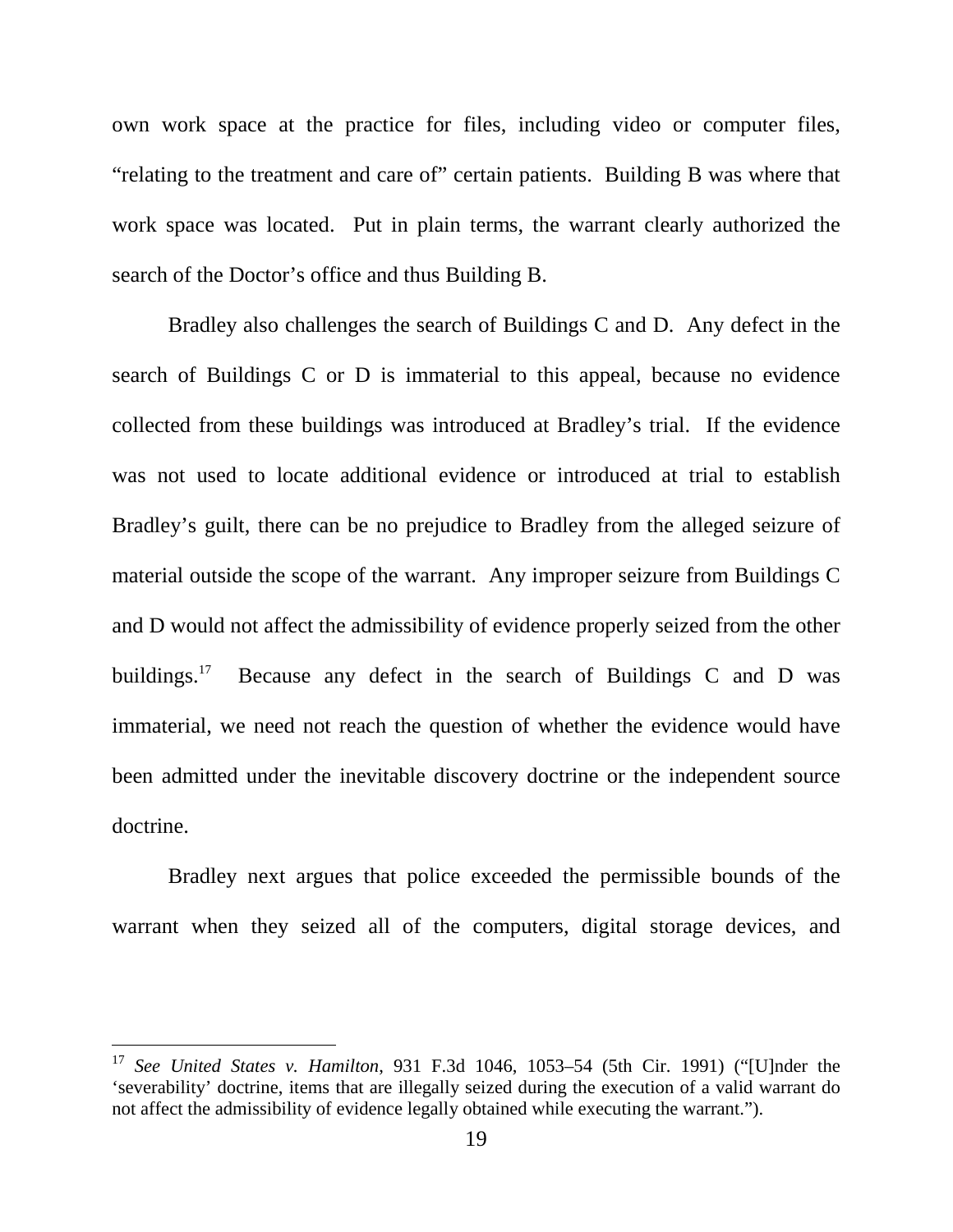recording equipment found in Buildings B and D. Bradley claims that this material was "unrelated to patient files."

As an initial matter, a recordation of a patient by a doctor during that patient's appointment is properly understood as part of a patient "file." The affidavit provided a basis to believe that Bradley had taken pictures and video recordings of his patients. In other words, there was reason to believe that patient files were kept as images, videos, or documents. Moreover, the warrant authorized a search of "[f]iles *to include* medical files relating to the treatment and care" of certain patients. These files could have been located on any of the computers found at BayBees Pediatrics, or stored on any electronic storage device. A search warrant authorizing the seizure of specific items permits the seizure of objects that could reasonably contain those items. $18$  Here, the computers and digital storage devices could reasonably contain the patient files described in the warrant, whether in text or image form.

Bradley suggests that the police essentially should have ended their search upon locating paper medical charts for seven of the eight complainants in the warrant. The warrant did not limit the items subject to seizure to paper files. It

 $\overline{a}$ 

<sup>18</sup> *See United States v. Giberson*, 527 F.3d 882, 886–67 (9th Cir. 2008) (holding that search warrant describing particular documents authorized seizure of computer which agents reasonably believed would contain those documents); *United States v. Reyes*, 798 F.2d 380, 383 (10th Cir. 1986) (recognizing that, "in the age of modern technology, . . . the warrant could not be expected to describe with exactitude the precise form the records would take").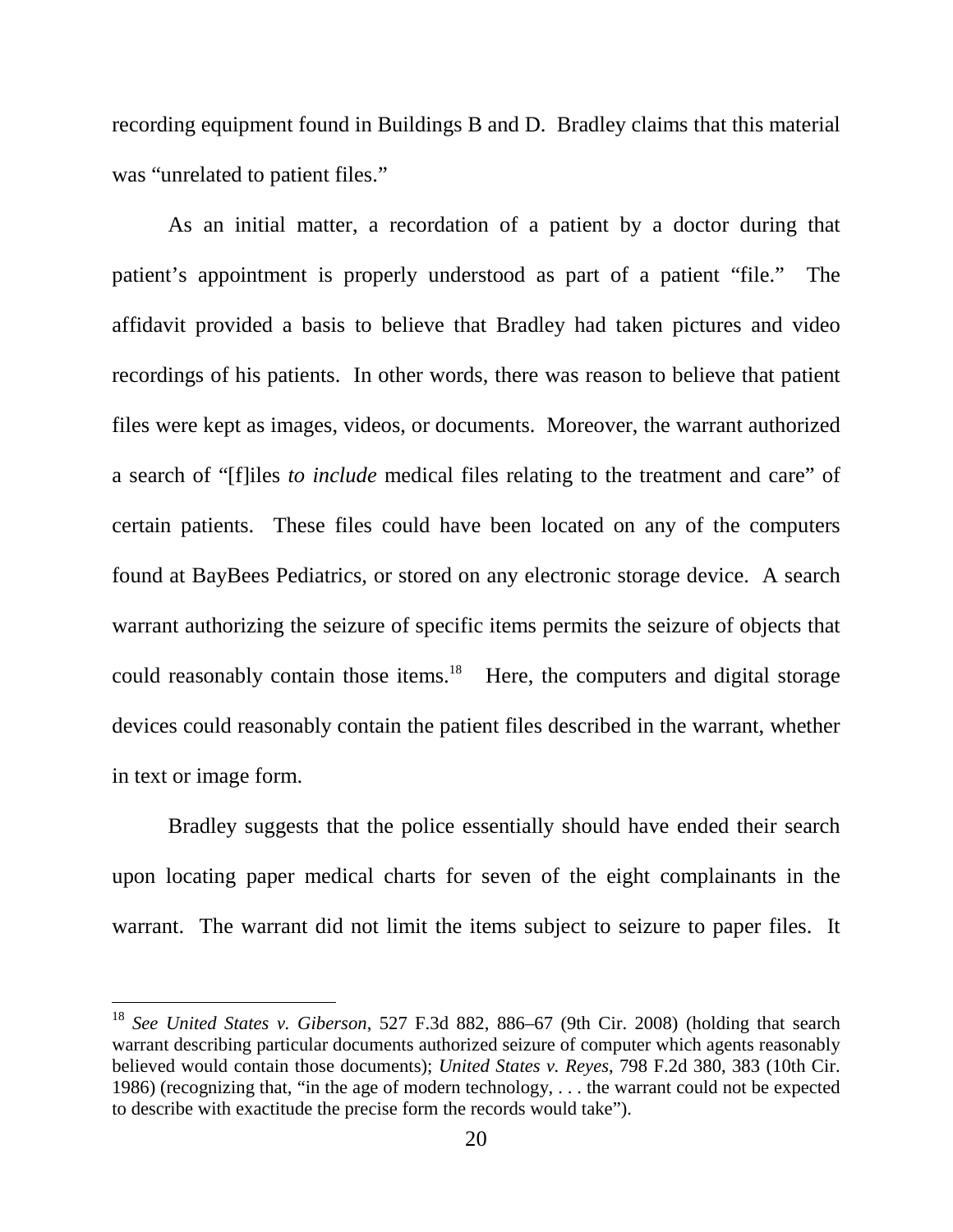was reasonable for the police to continue the search on computers and digital storage devices for other files relating to the eight complainants. It also was reasonable to search for such files in Building B, given the averment that Bradley used that building in his medical practice.

 Finally, Bradley contends that Detective Spillan exceeded the scope of the warrant when he opened a deleted thumb drive file that was labeled with numbers indicating a date of September 30, 2009 and a "mpg" extension. Bradley argues that there was no indication that the file was related to any of the eight patients named in the warrant.

 Detective Spillan's actions were reasonable in light of the complaints described in the affidavit and the items found during the December 16, 2009 search. The affidavit alleged that Bradley installed surveillance cameras throughout his office, which he could observe from home, and that he took images of patients which he then manipulated on his home computer. Detective Spillan was also aware that video cameras had been collected from the medical examination rooms in Building A, creating a reasonable inference that Bradley filmed patients during medical examinations. It was reasonable for Detective Spillan to infer that Bradley recorded portions of medical examinations, and that the video file may have been related to the complaints described in the affidavit.